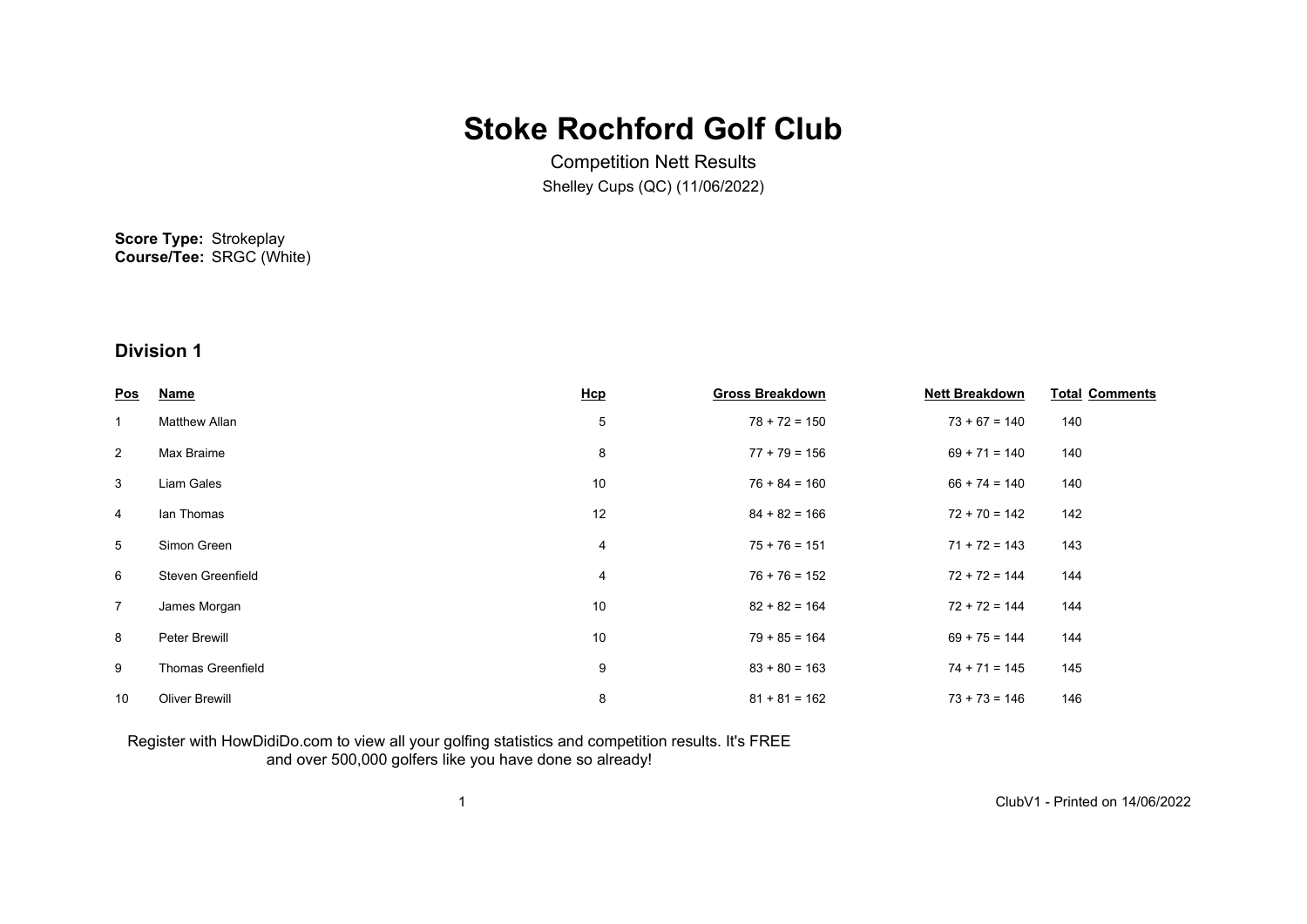| <u>Pos</u> | <b>Name</b>             | Hcp            | <b>Gross Breakdown</b> | <b>Nett Breakdown</b> | <b>Total Comments</b> |
|------------|-------------------------|----------------|------------------------|-----------------------|-----------------------|
| 11         | James Footitt           | $\overline{7}$ | $79 + 81 = 160$        | $72 + 74 = 146$       | 146                   |
| 12         | Ben Rawson              | 6              | $78 + 81 = 159$        | $72 + 75 = 147$       | 147                   |
| 13         | Jack Railton            | 22             | $96 + 96 = 192$        | $74 + 74 = 148$       | 148                   |
| 14         | Jeff Purdy              | 4              | $80 + 77 = 157$        | $76 + 73 = 149$       | 149                   |
| 15         | Nick Welsh              | 5              | $80 + 79 = 159$        | $75 + 74 = 149$       | 149                   |
| 16         | lan Braime              | $-3$           | $70 + 73 = 143$        | $73 + 76 = 149$       | 149                   |
| 17         | Nigel Illingworth       | 5              | $85 + 75 = 160$        | $80 + 70 = 150$       | 150                   |
| 18         | Peter Sargent           | 4              | $82 + 77 = 159$        | $78 + 73 = 151$       | 151                   |
| 19         | Mark Hunsley            | 9              | $85 + 84 = 169$        | $76 + 75 = 151$       | 151                   |
| 20         | Robert Holland          | 14             | $88 + 91 = 179$        | $74 + 77 = 151$       | 151                   |
| 21         | Niall Doubleday         | 1              | $81 + 73 = 154$        | $80 + 72 = 152$       | 152                   |
| 22         | David Bostock           | 15             | $87 + 95 = 182$        | $72 + 80 = 152$       | 152                   |
| 23         | <b>Malcolm Williams</b> | 19             | $96 + 95 = 191$        | $77 + 76 = 153$       | 153                   |

#### Register with HowDidiDo.com to view all your golfing statistics and competition results. It's FREE and over 500,000 golfers like you have done so already!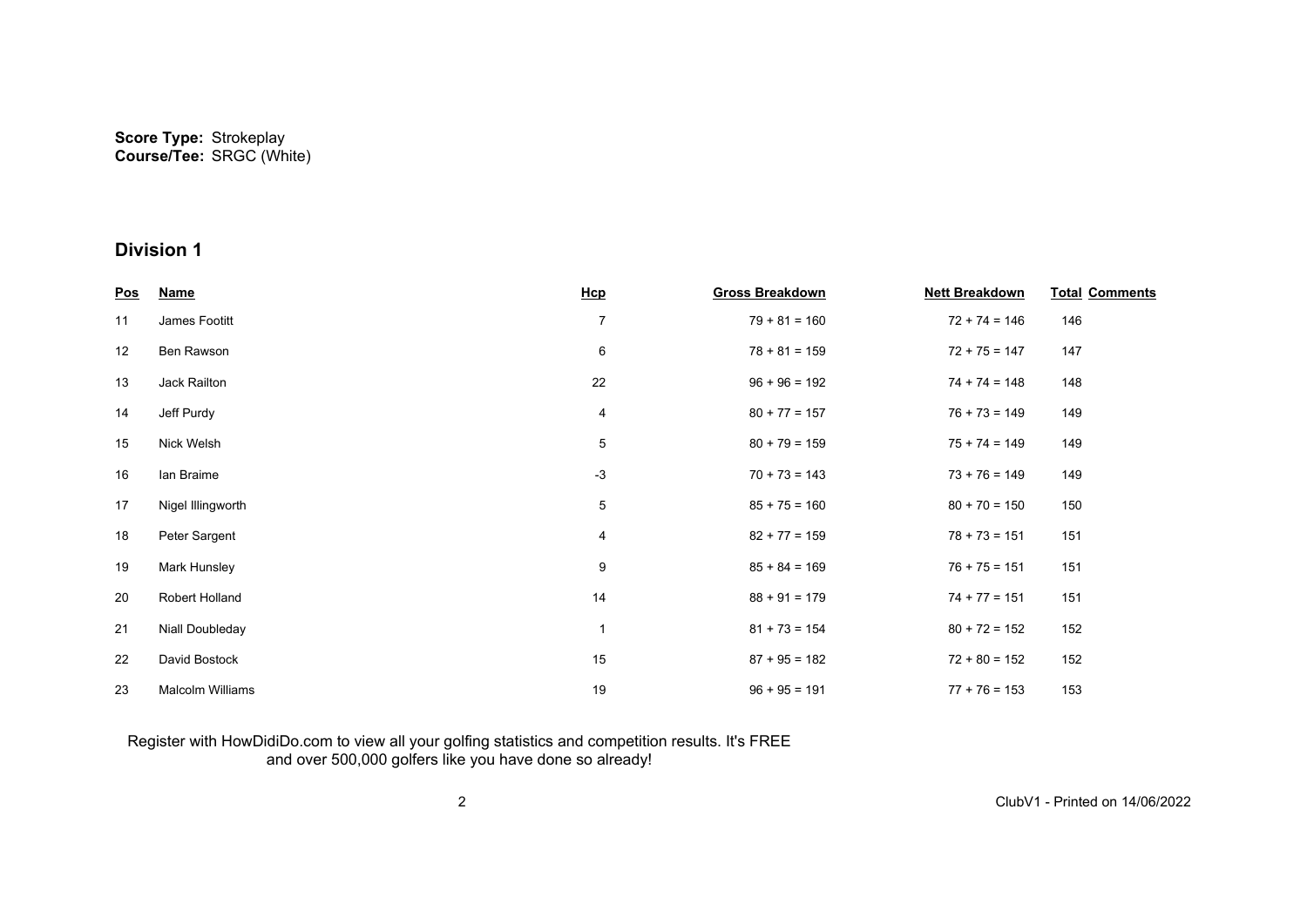| <u>Pos</u> | <b>Name</b>         | Hcp            | <b>Gross Breakdown</b> | <b>Nett Breakdown</b> | <b>Total Comments</b> |
|------------|---------------------|----------------|------------------------|-----------------------|-----------------------|
| 24         | Adam Footitt        | 0              | $76 + 77 = 153$        | $76 + 77 = 153$       | 153                   |
| 25         | Carl Manton         | 13             | $89 + 90 = 179$        | $76 + 77 = 153$       | 153                   |
| 26         | Robert Griffin      | 8              | $84 + 85 = 169$        | $76 + 77 = 153$       | 153                   |
| 27         | George McCartney    | 6              | $80 + 85 = 165$        | $74 + 79 = 153$       | 153                   |
| 28         | Sam Austin          | 5              | $78 + 85 = 163$        | $73 + 80 = 153$       | 153                   |
| 29         | Steve Cullington    | $\overline{c}$ | $79 + 79 = 158$        | $77 + 77 = 154$       | 154                   |
| 30         | David Simpson       | $\overline{7}$ | $84 + 84 = 168$        | $77 + 77 = 154$       | 154                   |
| 31         | Keith Helstrip      | 8              | $89 + 82 = 171$        | $81 + 74 = 155$       | 155                   |
| 32         | Jake Gibbons        | 15             | $95 + 90 = 185$        | $80 + 75 = 155$       | 155                   |
| 33         | Eddie Oswin         | 11             | $89 + 88 = 177$        | $78 + 77 = 155$       | 155                   |
| 34         | Martin Harvey       | $\overline{7}$ | $85 + 84 = 169$        | $78 + 77 = 155$       | 155                   |
| 35         | <b>Glenn Barlow</b> | 4              | $80 + 83 = 163$        | $76 + 79 = 155$       | 155                   |
| 36         | Simon Mulvey        | 10             | $83 + 92 = 175$        | $73 + 82 = 155$       | 155                   |

#### Register with HowDidiDo.com to view all your golfing statistics and competition results. It's FREE and over 500,000 golfers like you have done so already!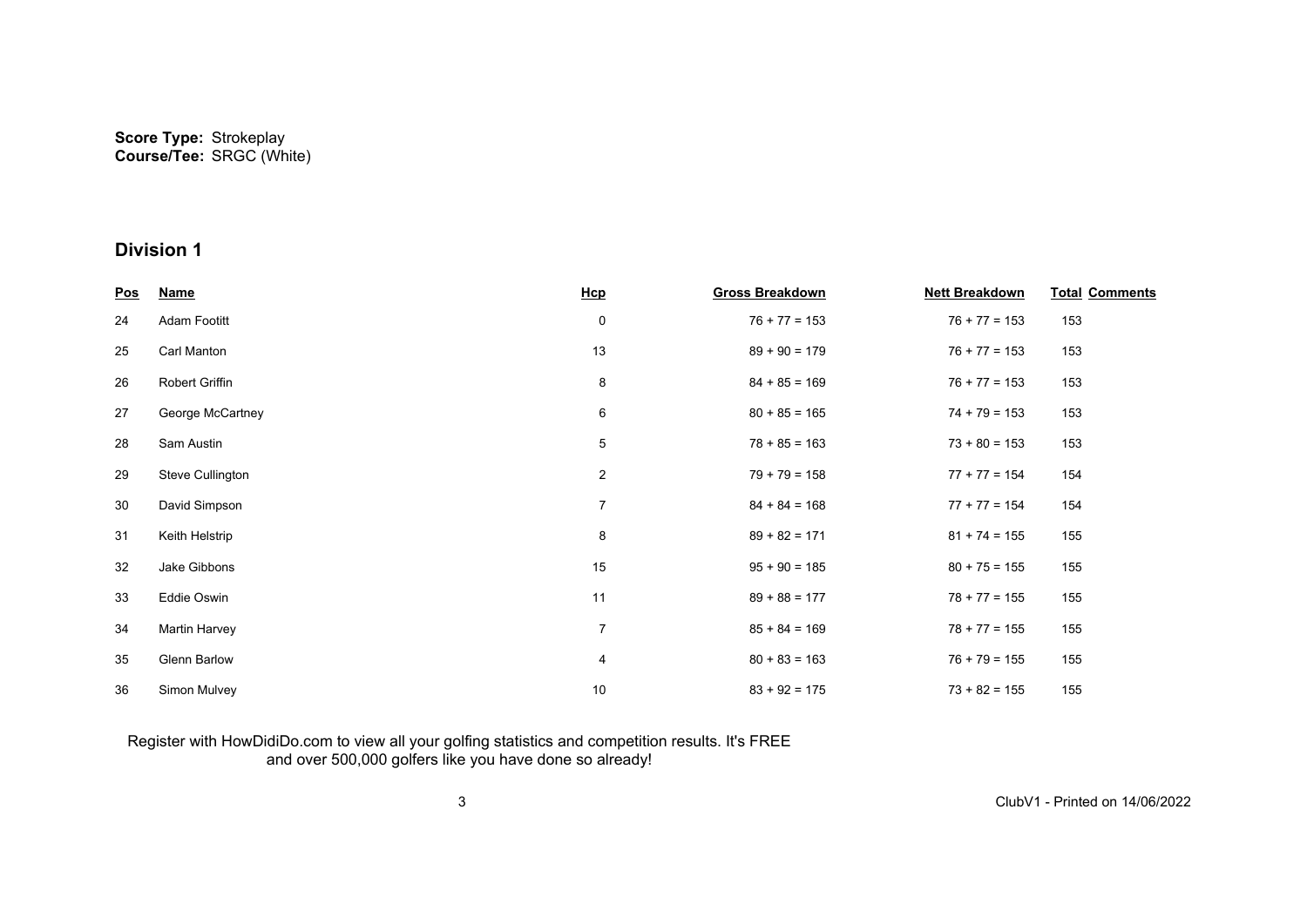| <u>Pos</u> | <b>Name</b>        | Hcp | <b>Gross Breakdown</b> | <b>Nett Breakdown</b> | <b>Total Comments</b> |
|------------|--------------------|-----|------------------------|-----------------------|-----------------------|
| 37         | Robert Clifton     | 6   | $89 + 79 = 168$        | $83 + 73 = 156$       | 156                   |
| 38         | Don Pennycook      | 8   | $84 + 88 = 172$        | $76 + 80 = 156$       | 156                   |
| 39         | Eddie Plant        | 10  | $88 + 89 = 177$        | $78 + 79 = 157$       | 157                   |
| 40         | Harrison Stannard  | 6   | $83 + 86 = 169$        | $77 + 80 = 157$       | 157                   |
| 41         | Stephen McEwan     | 12  | $88 + 93 = 181$        | $76 + 81 = 157$       | 157                   |
| 42         | Neil Tee-Boon      | 9   | $84 + 91 = 175$        | $75 + 82 = 157$       | 157                   |
| 43         | Phil White         | 15  | $97 + 91 = 188$        | $82 + 76 = 158$       | 158                   |
| 44         | Robert Gibbons     | 9   | $84 + 92 = 176$        | $75 + 83 = 158$       | 158                   |
| 45         | James Bates        | 14  | $94 + 93 = 187$        | $80 + 79 = 159$       | 159                   |
| 46         | Paul Knapp         | 5   | $83 + 86 = 169$        | $78 + 81 = 159$       | 159                   |
| 47         | Harry Gibbons      | 4   | $80 + 87 = 167$        | $76 + 83 = 159$       | 159                   |
| 48         | Roger Rawson       | 6   | $82 + 89 = 171$        | $76 + 83 = 159$       | 159                   |
| 49         | <b>Brian Hales</b> | 22  | $103 + 101 = 204$      | $81 + 79 = 160$       | 160                   |

#### Register with HowDidiDo.com to view all your golfing statistics and competition results. It's FREE and over 500,000 golfers like you have done so already!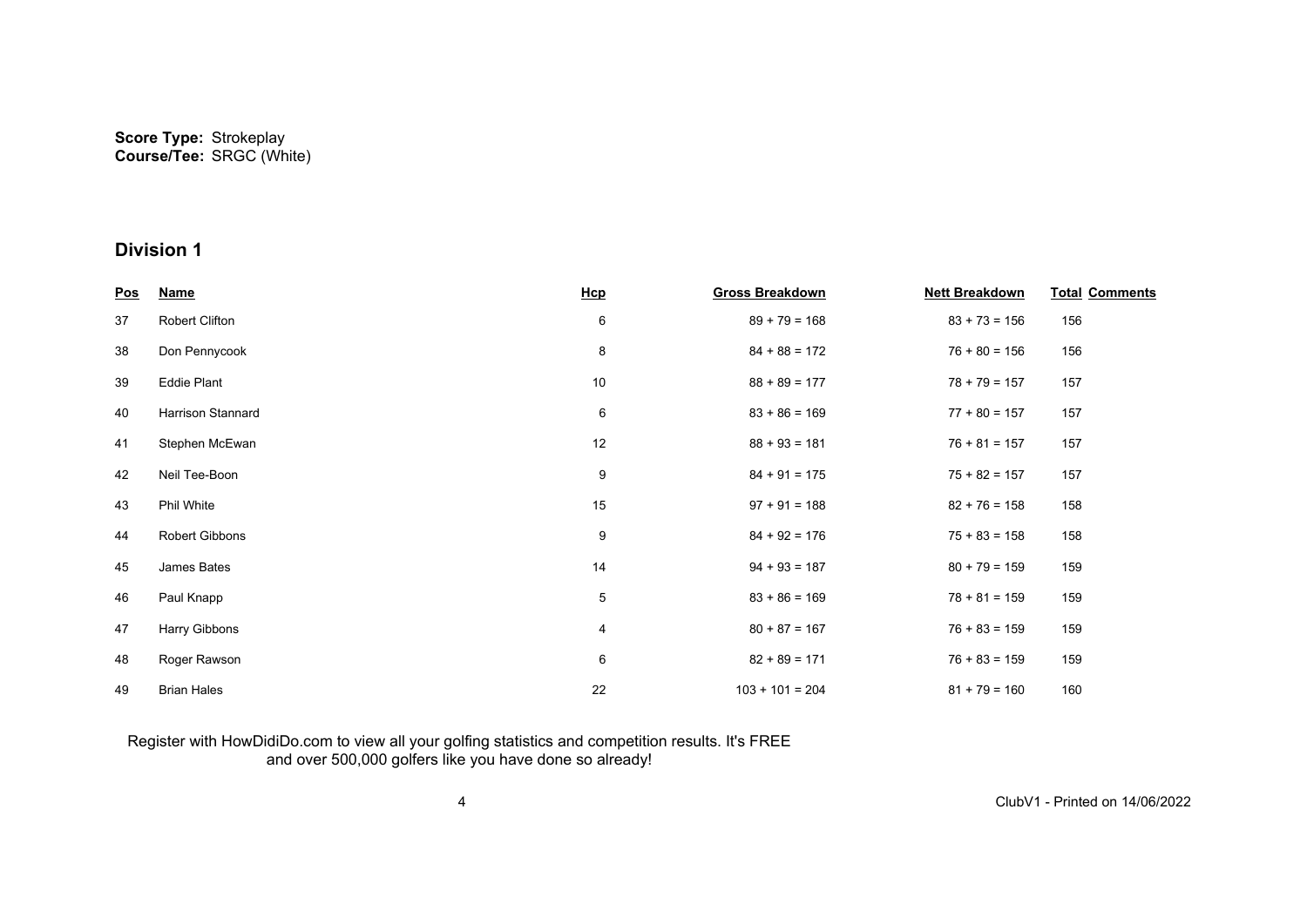| <u>Pos</u> | <b>Name</b>           | <b>Hcp</b> | <b>Gross Breakdown</b> | <b>Nett Breakdown</b> | <b>Total Comments</b> |
|------------|-----------------------|------------|------------------------|-----------------------|-----------------------|
| 50         | Stephen Boles         | 17         | $104 + 95 = 199$       | $87 + 78 = 165$       | 165                   |
| 51         | Tom Rawson            | 10         | $91 + 94 = 185$        | $81 + 84 = 165$       | 165                   |
| 52         | <b>William Yarham</b> | 10         | $99 + 89 = 188$        | $89 + 79 = 168$       | 168                   |
| 53         | Adrian Stannard       | 17         | $99 = 99$              | $82 = 82$             | 82                    |
| 54         | <b>Brian White</b>    | 14         | $96 = 96$              | $82 = 82$             | 82                    |
| 55         | <b>Nigel Roberts</b>  | 12         | $88 + NR = NR$         | $76 + NR = NR$        | <b>NR</b>             |
| 56         | Graeme North          | 15         | $93 + NR = NR$         | $78 + NR = NR$        | <b>NR</b>             |
| 57         | Jack Gurney           | 14         | $NR = NR$              | $NR = NR$             | <b>NR</b>             |
| 58         | Brian Ayto            | 11         | $NR = NR$              | $NR = NR$             | <b>NR</b>             |

Register with HowDidiDo.com to view all your golfing statistics and competition results. It's FREE and over 500,000 golfers like you have done so already!